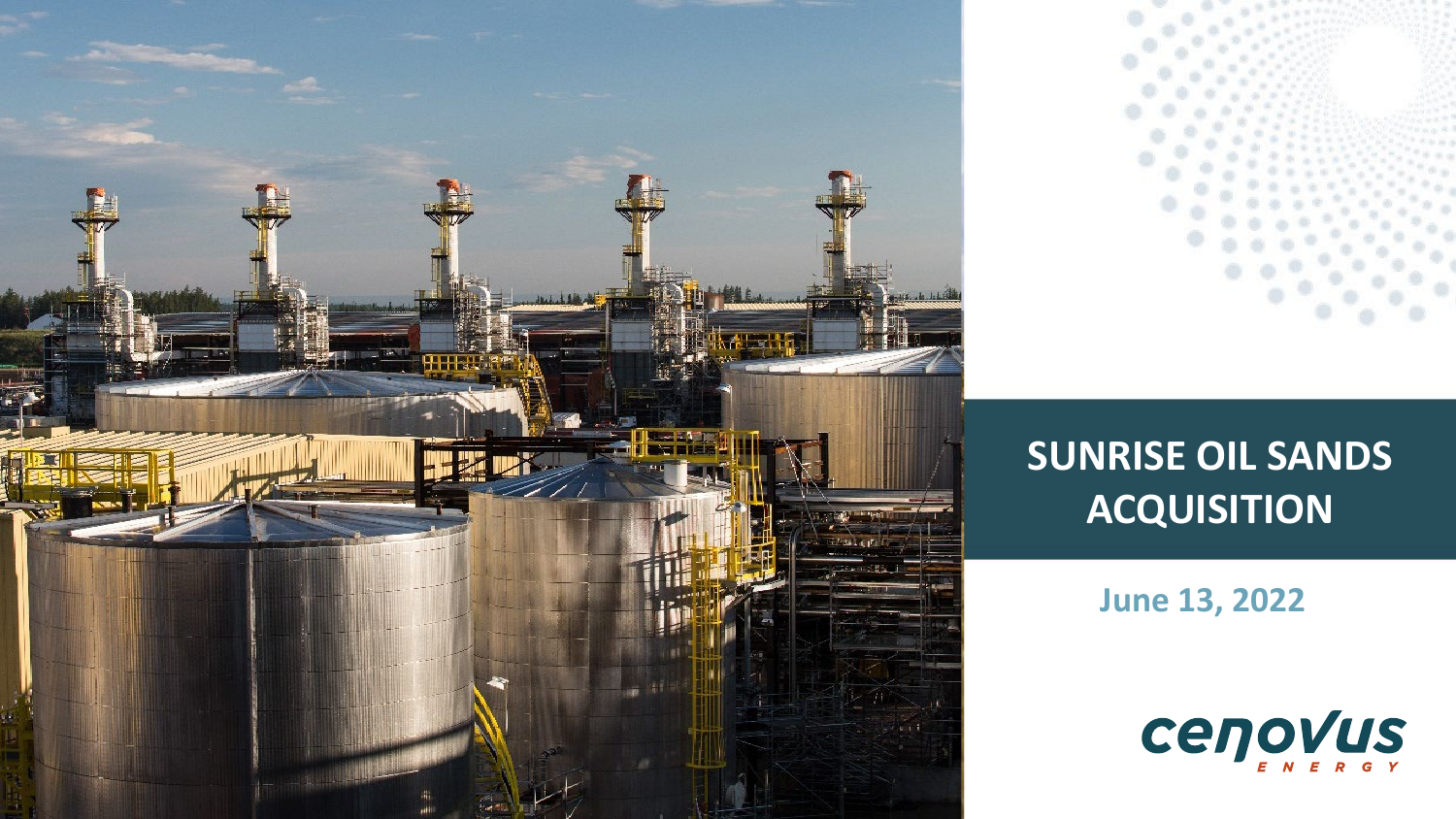## **ADVANCES STRATEGIC PRIORITIES AND VALUE PROPOSITION BUILDS ON CENOVUS'S OIL SANDS CORE STRENGTH**



### *Asset overview*

- Cenovus-operated since Husky transaction
- Increasing working interest from 50% to 100%
- Current production ~50 Mbbls/d (gross) and potential to achieve nameplate capacity of 60 Mbbls/d through Cenovus operating model
- Proved plus probable reserve life index of ~50 years
- Favourable royalty rates with pre-payout period expected for  $7 8$  years<sup>1</sup>

### *Optimizing through 100% ownership and operatorship*

- Opportunity to further deploy Cenovus operating model to drive higher volumes and lower costs over multi-year development plan
	- $\circ$  Optimized layouts expected to reduce new well pads by  $\sim$ 25%
	- o Increasing well lengths from 800m to 1,100m
	- $\circ$  Expected cost reductions of over \$1.0 million per well pair

*Note: (1) At forward strip pricing as of June 1, 2022. See Advisory.* 

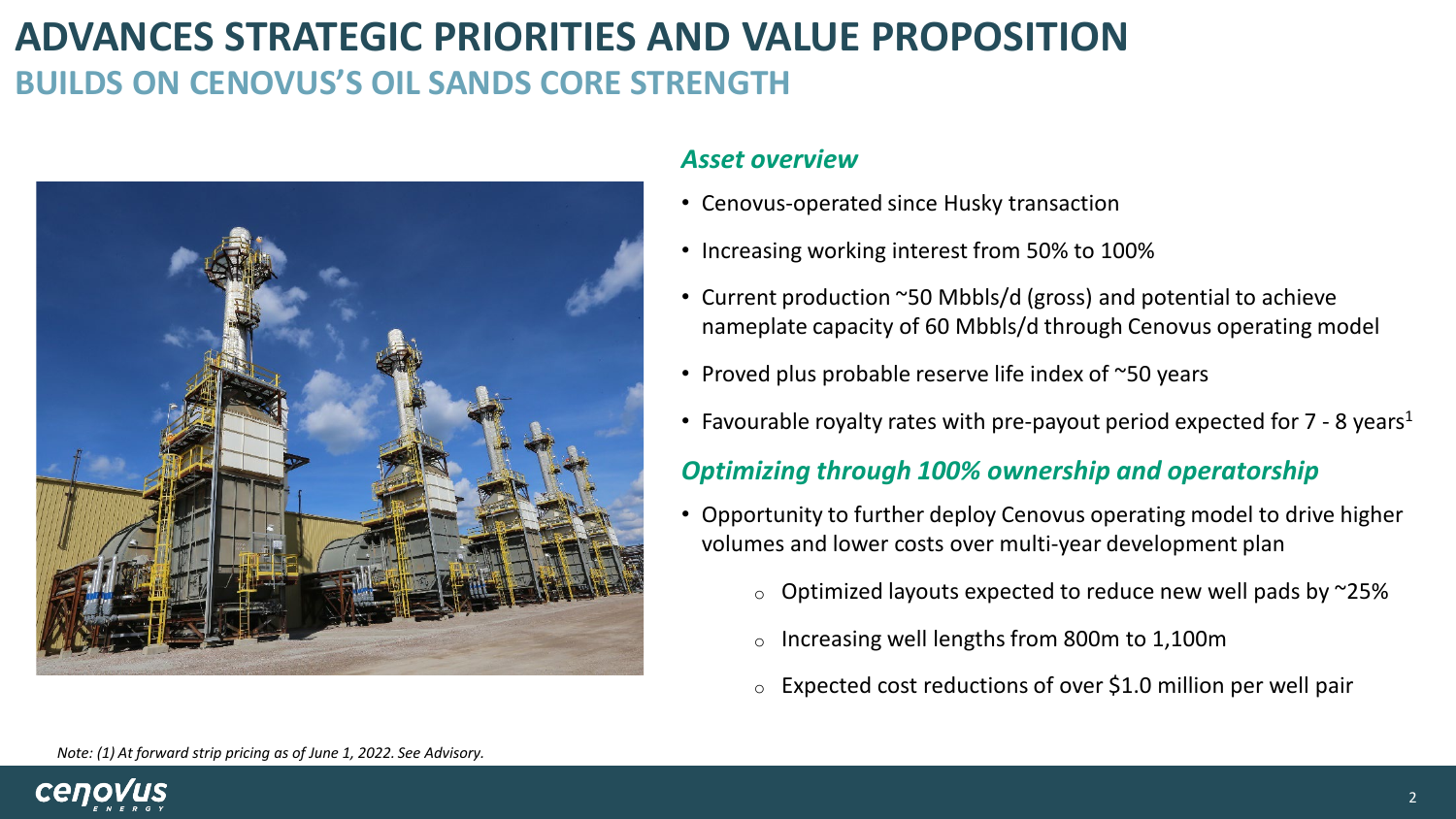## **IMMEDIATELY ACCRETIVE ON KEY METRICS**

## *Transaction highlights*

- Immediately accretive on adjusted funds flow and cash from operating activities prior to any synergy capture
- Total consideration:
	- $\circ$  \$600 million in cash before closing adjustments
	- $\circ$  Variable payment with maximum total value of \$600 million
		- o Variable payments calculated quarterly based on \$2.8 million per dollar WCS benchmark exceeds C\$52/bbl
		- o Expires after 2 years even if maximum amount not reached
	- o 35% interest in undeveloped Bay du Nord offshore project
- Effective date: May  $1^{st}$ , 2022 (expected to reduce cash due at closing)
- Expected to close in Q3 2022



*Note: See Advisory.*